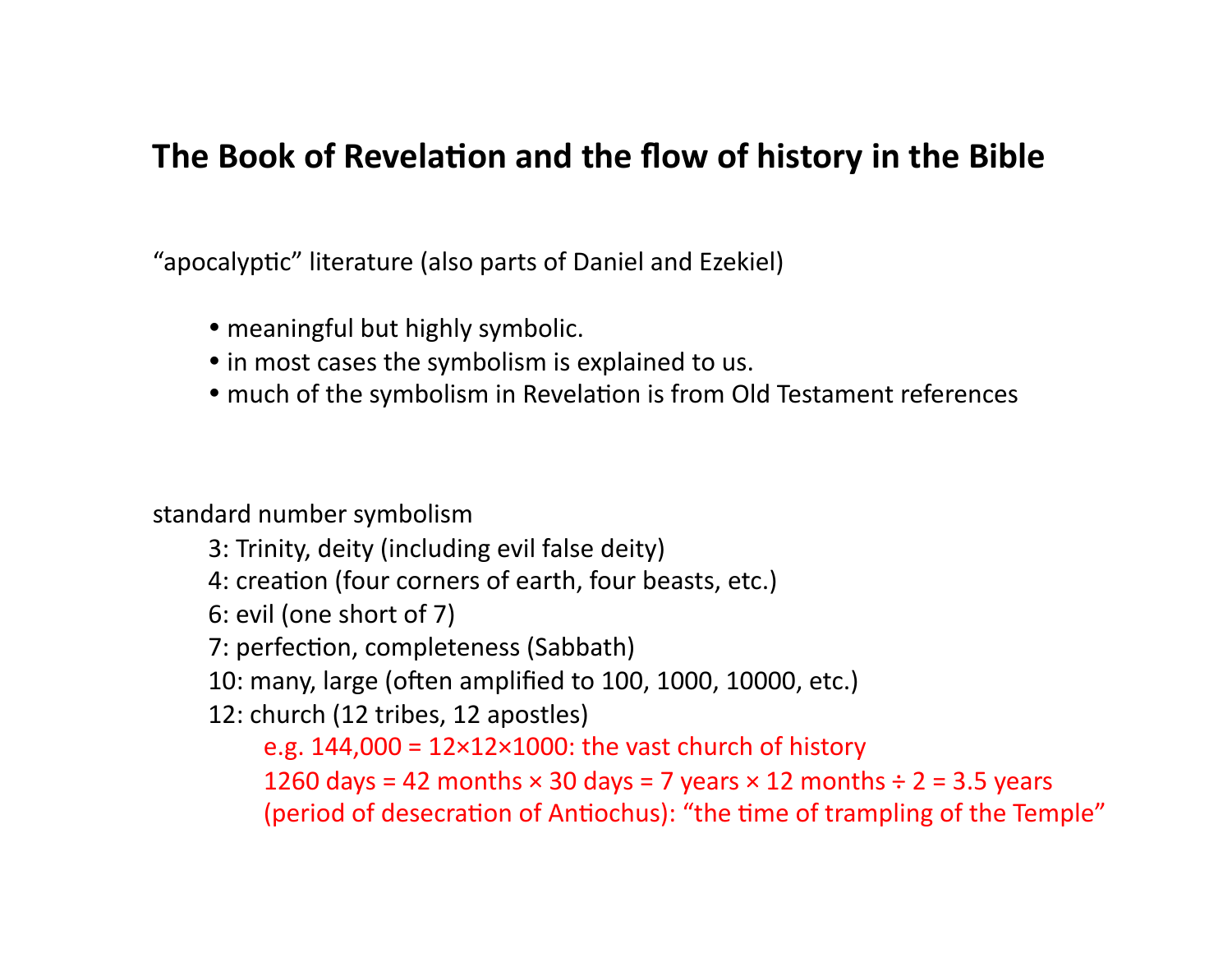# **Main focus of Revelation: Exalted view of Jesus the Christ**

chapter 1: beautific vision of Christ

chapters 2-3: letters to 7 churches from Christ

each refers back to some attribute from chapter 1 vision

theme is endurance, faith that Christ is on the throne chapters 4-5: worship of Christ

chapters 6: seven seals (Christ opens the seals as Lord of history) chapter 7: worship of Christ

(those in Christ are protected, shown in heaven) chapters 8-11: seven trumpets

sovereignty of Christ even over end times as history is ended witnesses to Christ are killed but resurrected

11:15-19: worship of Christ

chapters 12-14: evil trinity, time of persecution of the church (dragon and two evil beasts  $=$  devil, beast of sea and land) ends with call to endurance and hope in Christ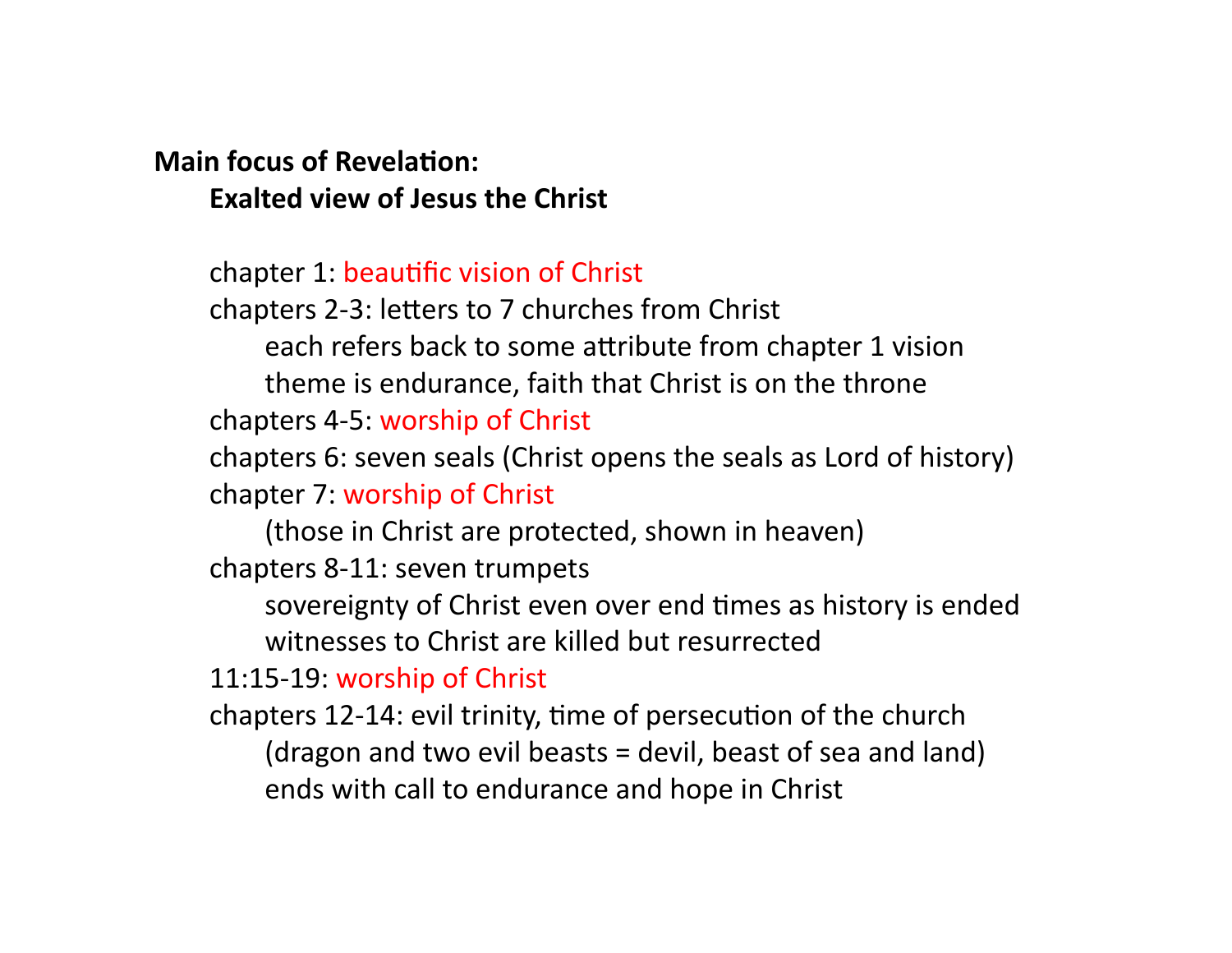chapter 15: worship of Christ

chapters 16-18: seven bowls of plagues: destruction of the two evil beasts 

chapter 19: worship of Christ

chapters 20-21: the end of all time, the final judgment and final glory

"big picture":

- there is a goal to history, we are going somewhere
- evil will have its day but God will triumph, therefore we are patient and endure
- Jesus is sovereign over all history: we endure by looking to him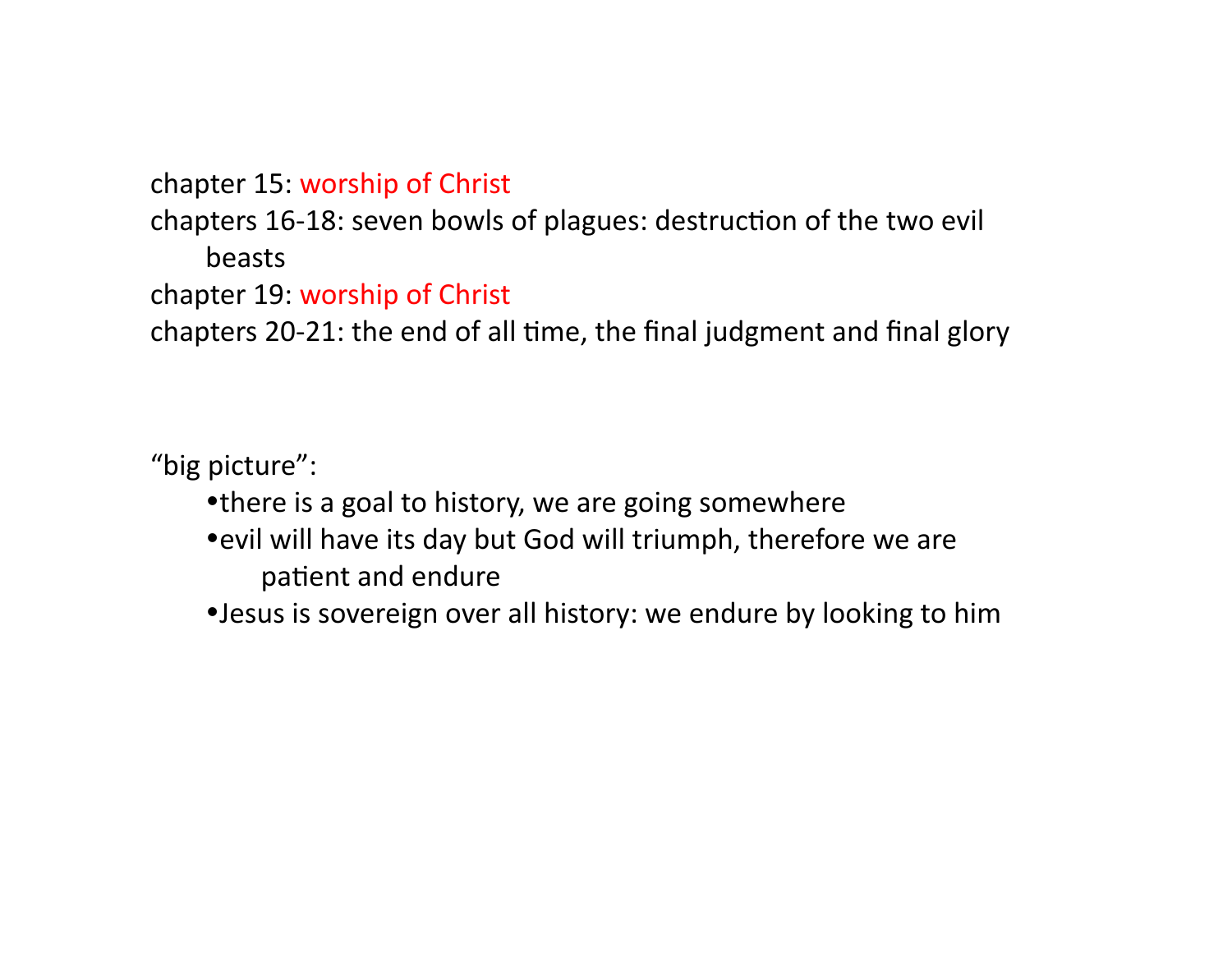

"This Gospel of the kingdom will be preached throughout the world... and then the end will come" (Matthew 24:14)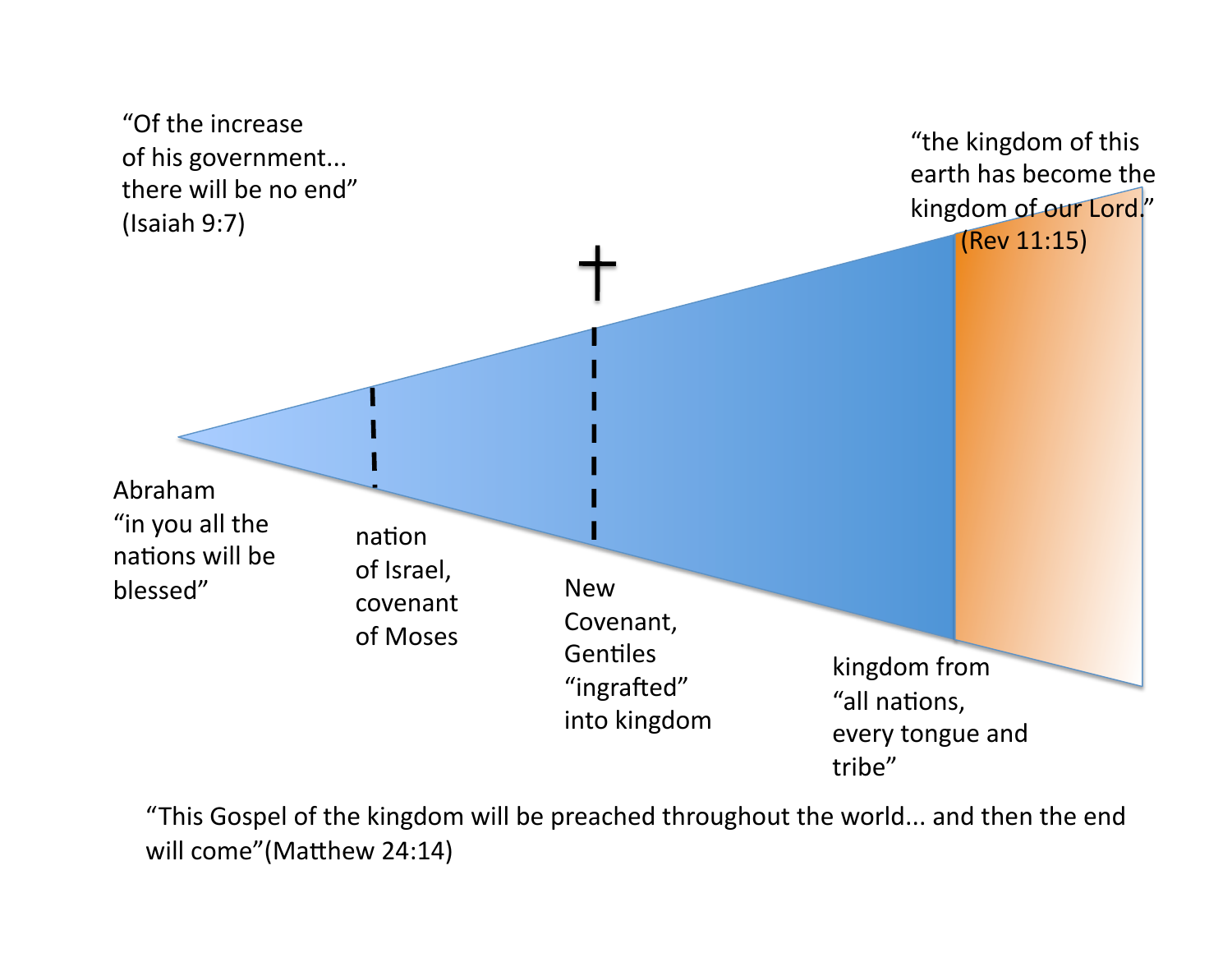# **Paul, 1 Corinthians 15:21-26**

For as by a man came death, by a man has come also the resurrection of the dead. For as in Adam all die, so also in Christ shall all be made alive. But each in his own order: Christ the firstfruits, then at his coming those who belong to Christ. Then comes the end, when he delivers the kingdom to God the Father after destroying every rule and every authority and power. For he must reign until he has put all his enemies under his feet. The last enemy to be destroyed is death. For God has put "all things in subjection under his feet."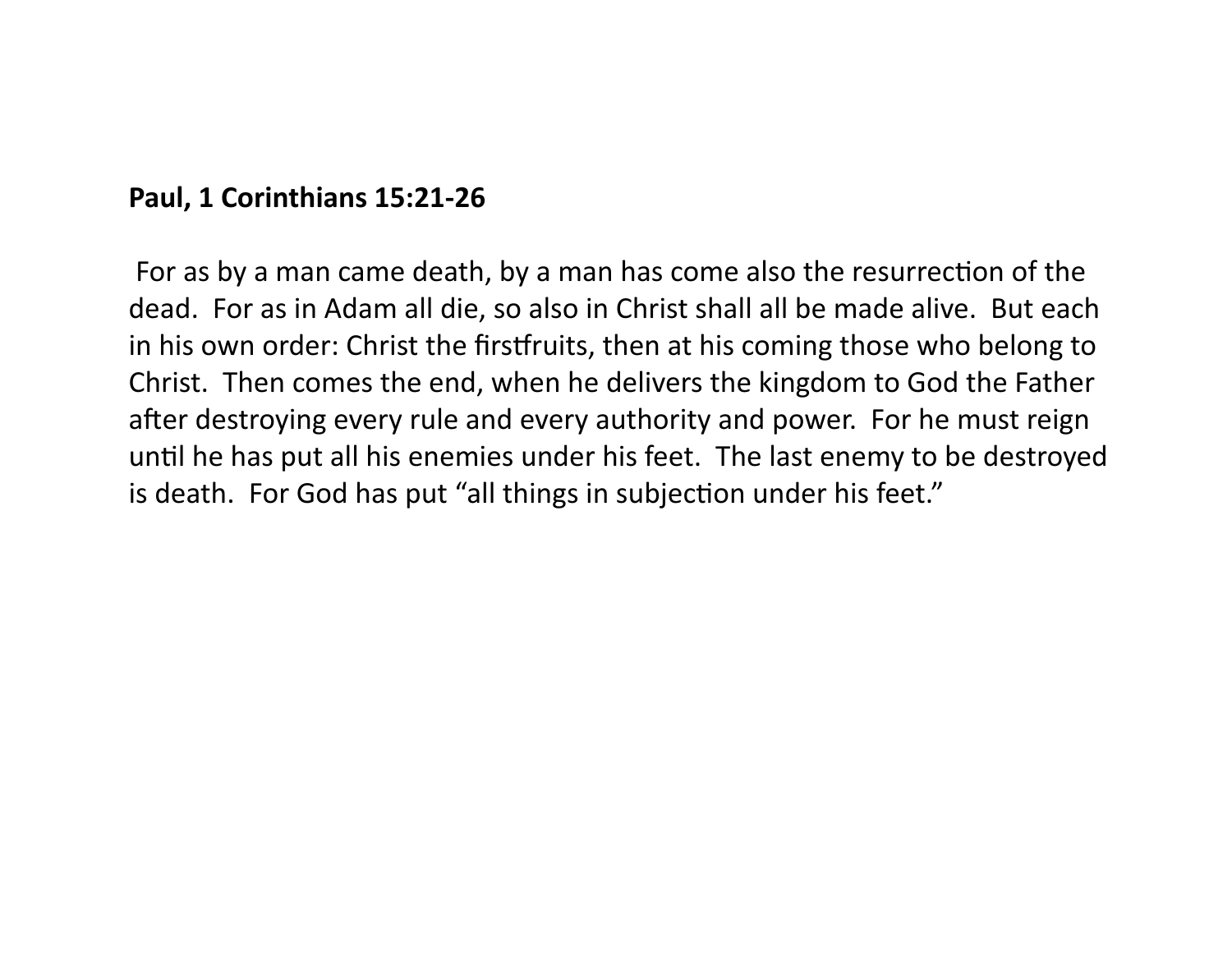### **Four general approaches to history and Revelation**

"millenium" appears in Rev 20: saints reign until end of 1000 years, then Satan is released briefly to lead a rebellion, and is judged.

### **1. Classic Premillenialism**

The millenium is a period in the future after Christ returns, when he rules but does not yet finally judge.

Focus on evangelism only, everything in this world is "brass on the Titanic"

### **2. Dispensational Premillenialism**

The millenium is a period in the future after Christ returns, when Israel is set up as a nation. Before this period there is another period called the "tribulation" when Christians are removed from the world. (Three "comings" of Christ).

### **3. Amillenialism**

The millenium is now, Christ is ruling with his saints on high. General focus on evangelism but with long-term vision.

### **4. Postmillenialism**

The millenium is a period in the future when the Church conquers this world and rules, before Christ returns.

General focus on power and culture in this world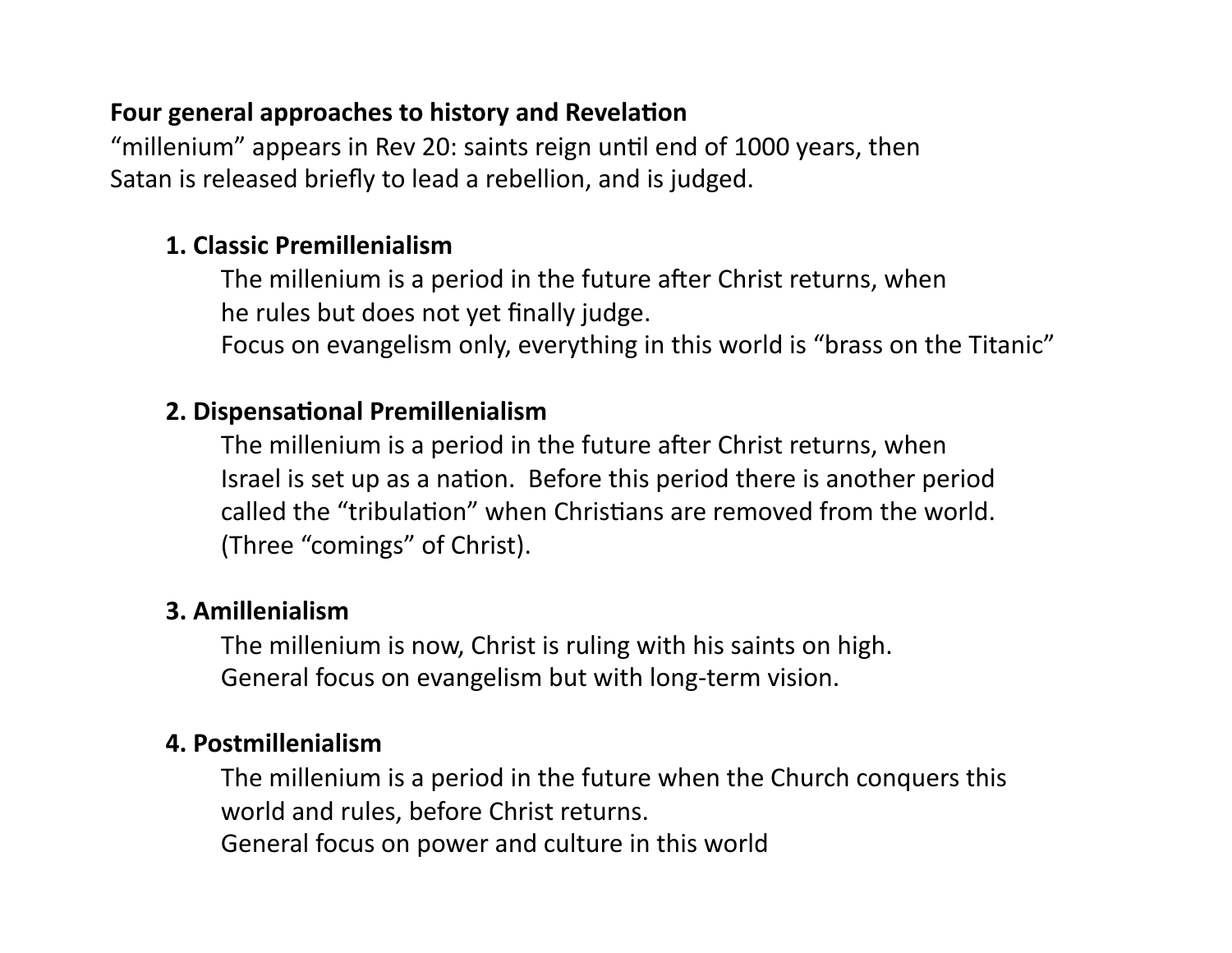### **The debate of Futurism vs. Preterism**

#### **1. Futurism**

**Most of Revelation, Christ's prophecies, and OT prophets deal** with times future to us, very distant from  $1<sup>st</sup>$  century

#### **2. Partial Preterism**

Much of Revelation, Christ's prophecies and some of OT prophecies deal with destruction of Temple in 70 AD.

### **3. "Full" Preterism, or "Hyper"-Preterism**

A extreme and heretical view which takes all of the prophecies as fulfilled in 70 AD. No future judgment, no resurrection of the body. An extreme form of post-millenialism in which this world merges into heaven with no further return of Christ.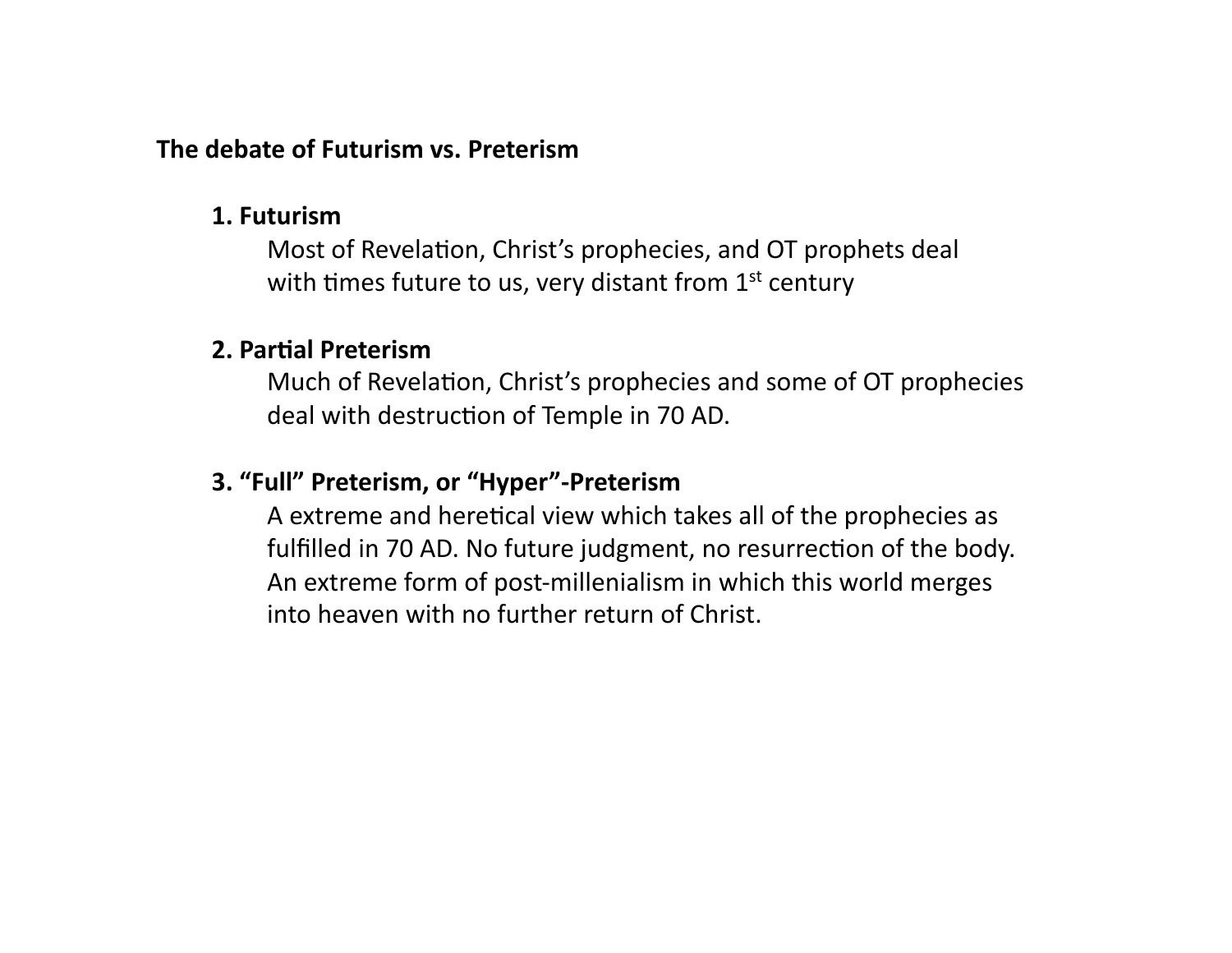The case for at least partial futurism:

Rev 6:14 "The sky vanished like a scroll...every mountain and island was removed." 

First 5 seals are normal temporal judgments in this world ("birth pangs"), but the sixth is the beginning of the end. The seven trumpets and seven bowls are expansions of this end time.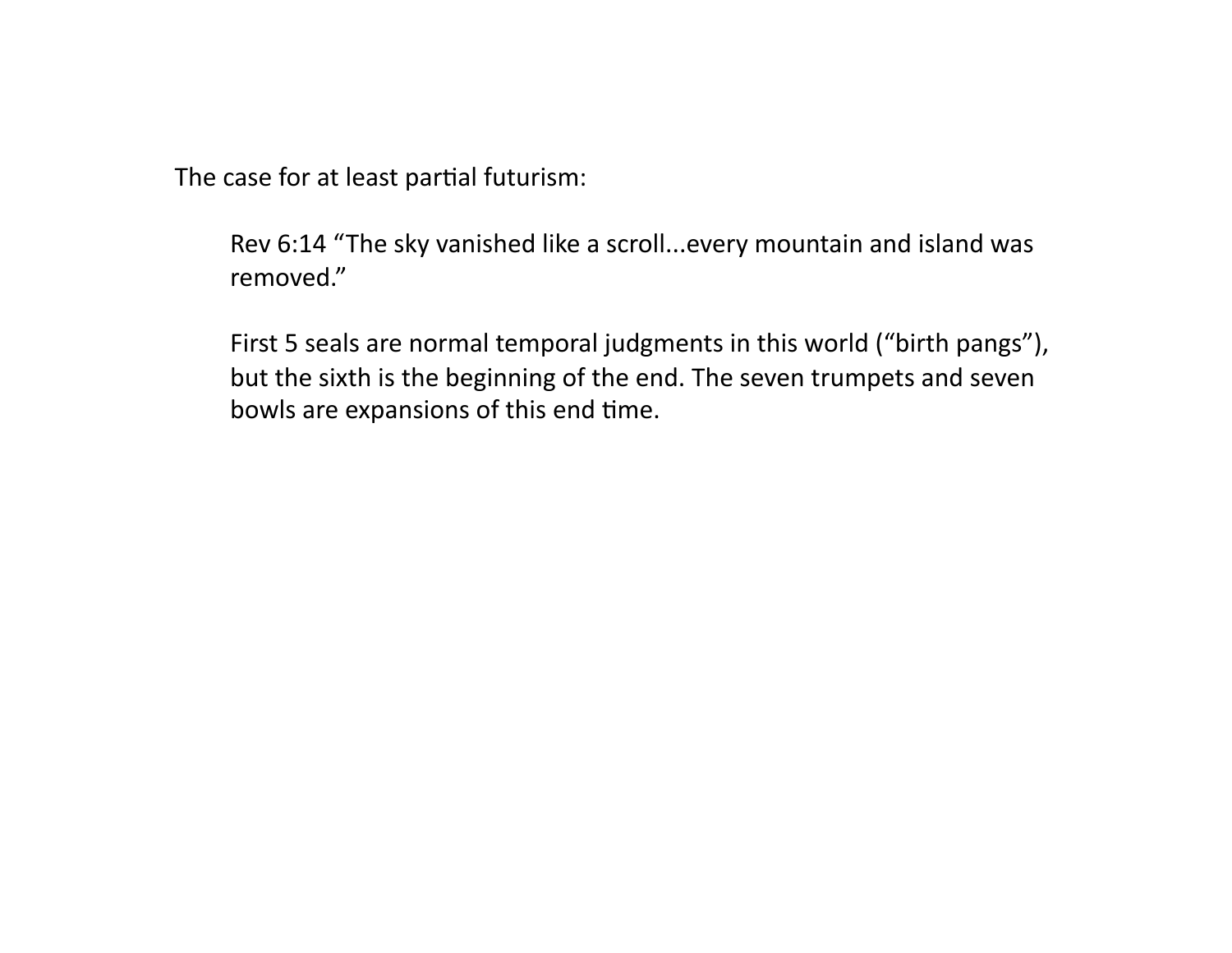The case for partial preterism:

• Some apocalpytic imagery is taken symbolically by the apostles, e.g. in Acts 2 Peter quotes Joel 2:28-32,

"I will show wonders in the heavens above and signs on the earth below, blood, and fire, and vapor of smoke; the sun shall be turned to darkness and the moon to blood"

Counter-argument: these things happened at the crucifixion of Christ

• Revelation 17-18 is clearly about Rome. (City on "seven hills" in 17:9, in 17:10-11 seven kings (five fallen, sixth at time of writing, one more to stay just a short time)  $+$  an eighth king dates book at eighth emporer which is Vespasian, who destroyed Jerusalem and the Temple)

Counter-argument: Revelation 17-18 is about Rome, but can be taken as an "archetype" of the evil city/power of this world.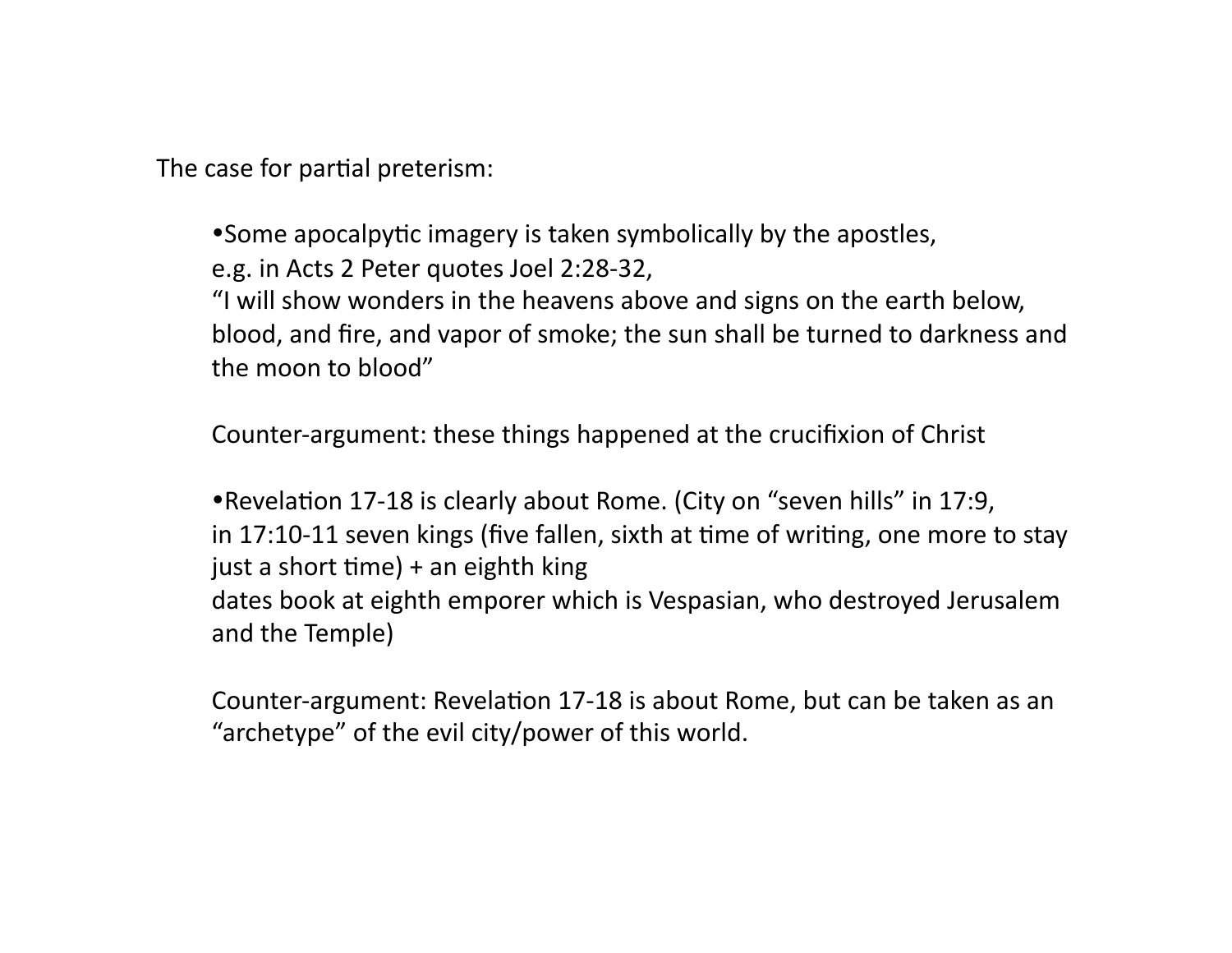## **Emperors of Rome**

Julius 48-45 BC 1. Augustus 27 BC - 14 AD 23 BC first official "emperor" 2. Tiberius 14-37 AD 3. Gaius/Caligula 37-41 4. Claudius 41-54 5. Nero 54-68 64 AD persecutes Christians 6. Galba 68-69 Otho 69 (8 weeks) hot widely accepted as emperor? 7. Vitellus 69 (8 mos.) 8. Vespasian 69-79 **8. In the State State State State State State State State State State State State State State State State State State State State State State State State State State State State State State State State** 

Taking partial preterist view dates Revelation at Galba (sixth king who "now is") pre- 70 AD. All prophecy closed with end of kingdom of Israel.

Alternative view: John a very old man ca. 95 AD under persecution of Domitian. Some church tradition for this.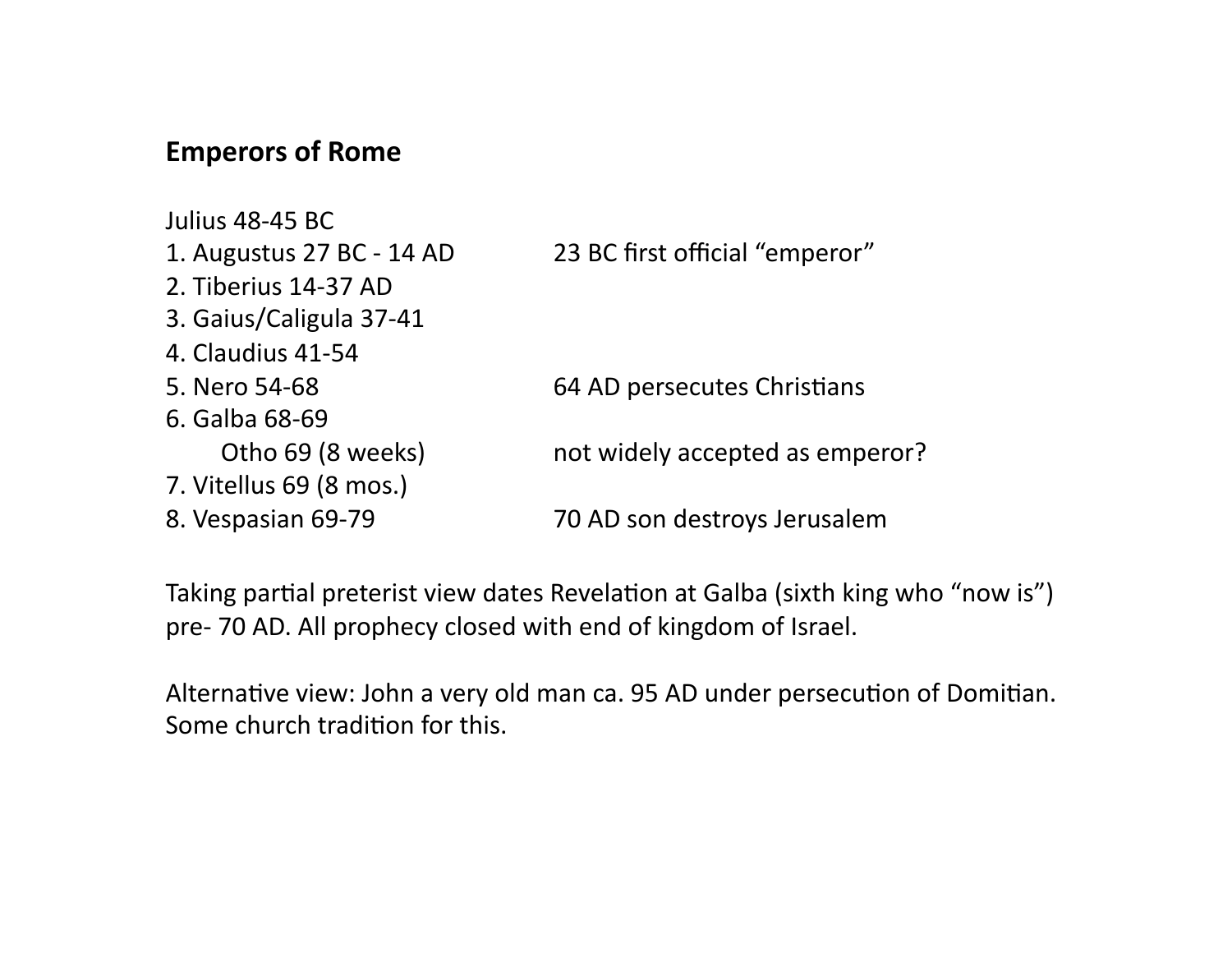The case for partial preterism:

Clearly much of the prophesy of Jesus is about the destruction of the Temple.

"So when you see the abomination of desolation spoken of by the prophet Daniel, standing in the holy place (let the reader understand), then let those who are in Judea flee to the mountains. Let the one who is on the housetop not go down to take what is in his house, and let the one who is in the field not turn back to take his cloak. And alas for women who are pregnant and for those who are nursing infants in those days! Pray that your flight may not be in winter or on a Sabbath. For then there will be great tribulation, such as has not been from the beginning of the world until now, no, and never will be. And if those days had not been cut short, no human being would be saved. But for the sake of the elect those days will be cut short." (Matthew 24:15-22)

"Abomination of Desolation" clearly refers to desecration of Temple, akin in destruction in 167 BC. 

The time period is clearly not the end of history since it is "cut short" and they are to flee to live another day.

Jesus clearly preached "impending judgment" coming soon on Israel. Revelation 22:20 "I am coming soon."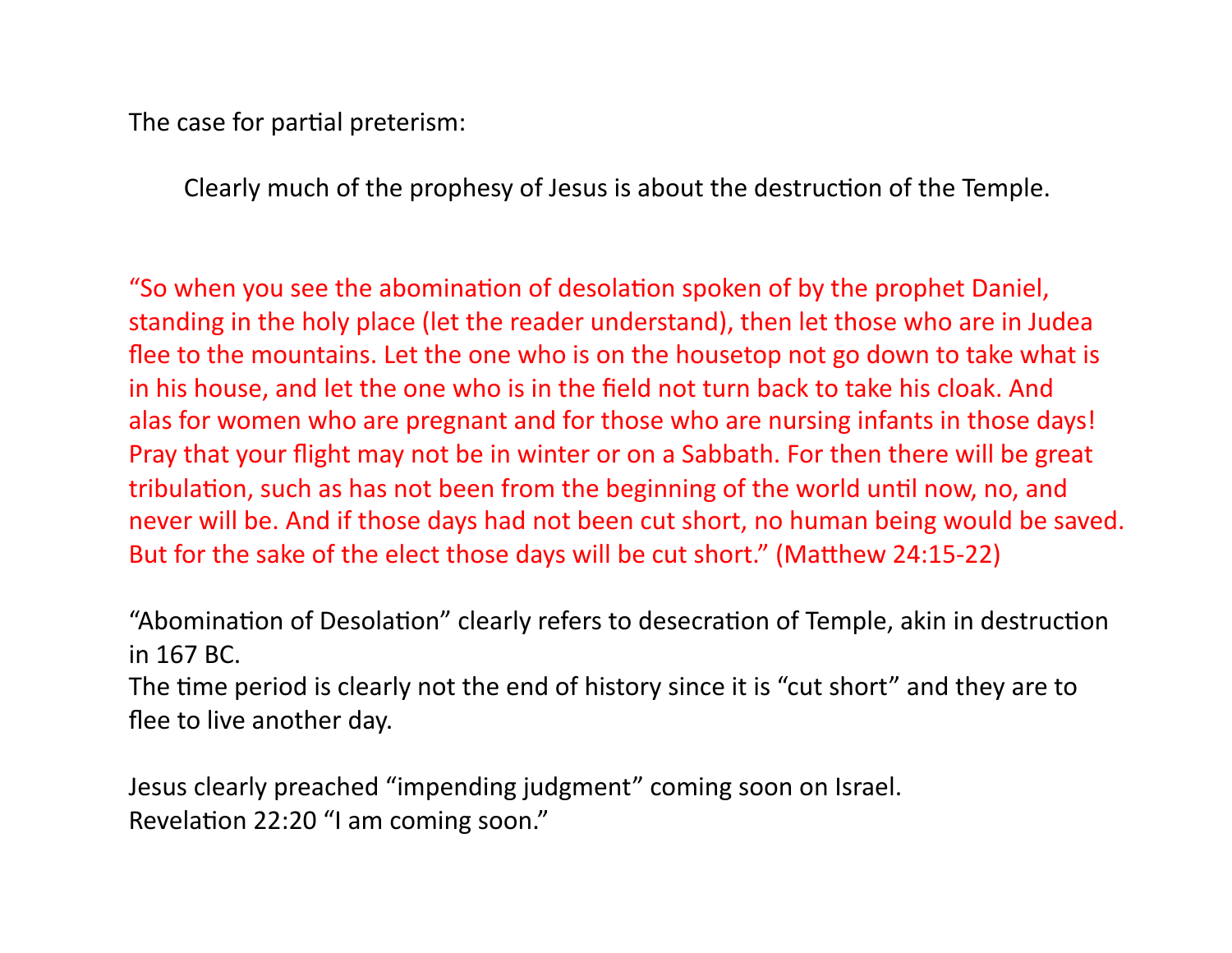### Key elements of Revelation and end times prophecy

# *"The birth pangs"*

# Luke 21:5-9

And while some were speaking of the temple, how it was adorned with noble stones and offerings, he said, "As for these things that you see, the days will come when there will not be left here one stone upon another that will not be thrown down." And they asked him, "Teacher, when will these things be, and what will be the sign when these things are about to take place?" And he said, "See that you are not led astray. For many will come in my name, saying, 'I am he!' and, 'The time is at hand!' Do not go after them. And when you hear of wars and tumults, do not be terrified, for these things must first take place, but the end will not be at once."

# Wars, tumults etc. are *not* signs that Jesus is returning soon

# Matthew  $24:5-8$

"See that you are not alarmed, for this must take place, but the end is not yet. For nation will rise against nation, and kingdom against kingdom, and there will be famines and earthquakes in various places. All these are but the beginning of the birth pains."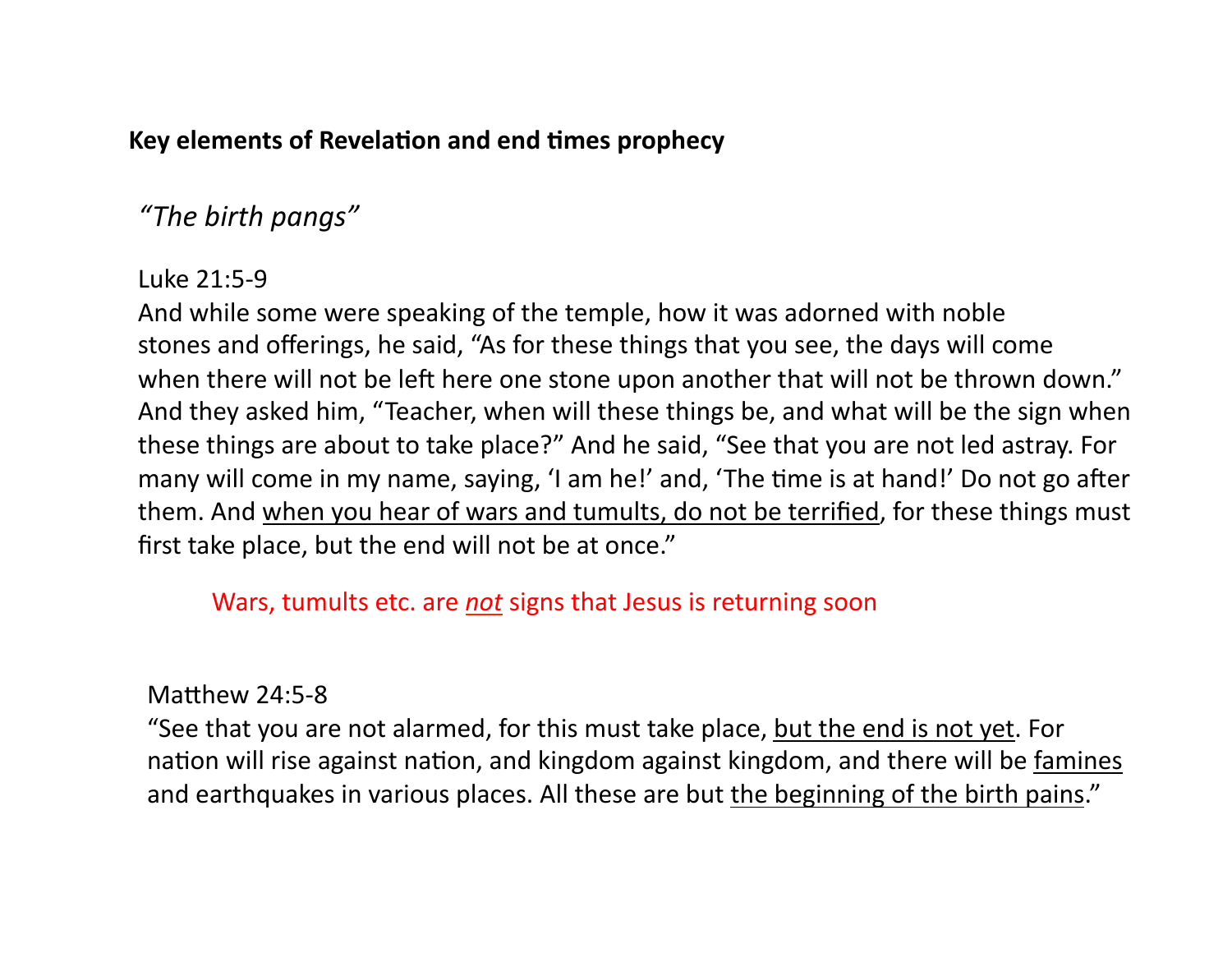#### Luke 21:10-19

Then he said to them, "Nation will rise against nation, and kingdom against kingdom. There will be great earthquakes, and in various places famines and pestilences. And there will be terrors and great signs from heaven.

"But before all this they will lay their hands on you and persecute you, delivering you up to the synagogues and prisons, and you will be brought before kings and governors for my name's sake. This will be your opportunity to bear witness. Settle it therefore in your minds not to meditate beforehand how to answer, for I will give you a mouth and wisdom, which none of your adversaries will be able to withstand or contradict. You will be delivered up even by parents and brothers and relatives and friends, and some of you they will put to death. You will be hated by all for my name's sake. But not a hair of your head will perish. By your endurance you will gain your lives."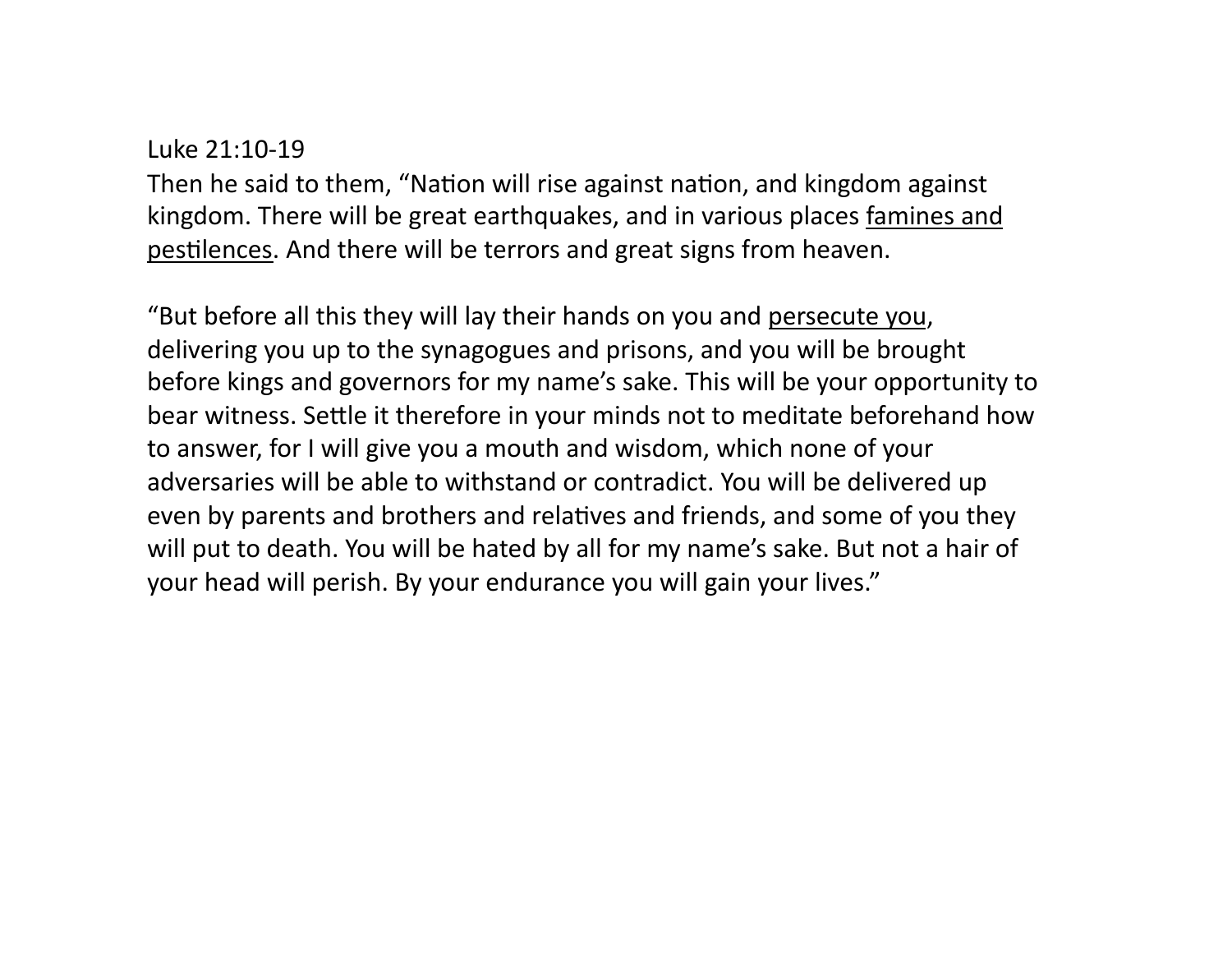### **Revelation 6: the seven seals**

- 1. white horse: tyranny
- 2. red horse: war
- 3. black horse: famine
- 4. pale horse: plague
- 5. martyrs

# standard things of history

- 6. final judgment: sky rolled up, mountains removed everyone hides "the day of wrath has come"
- 7. shalom (Rev 8:1)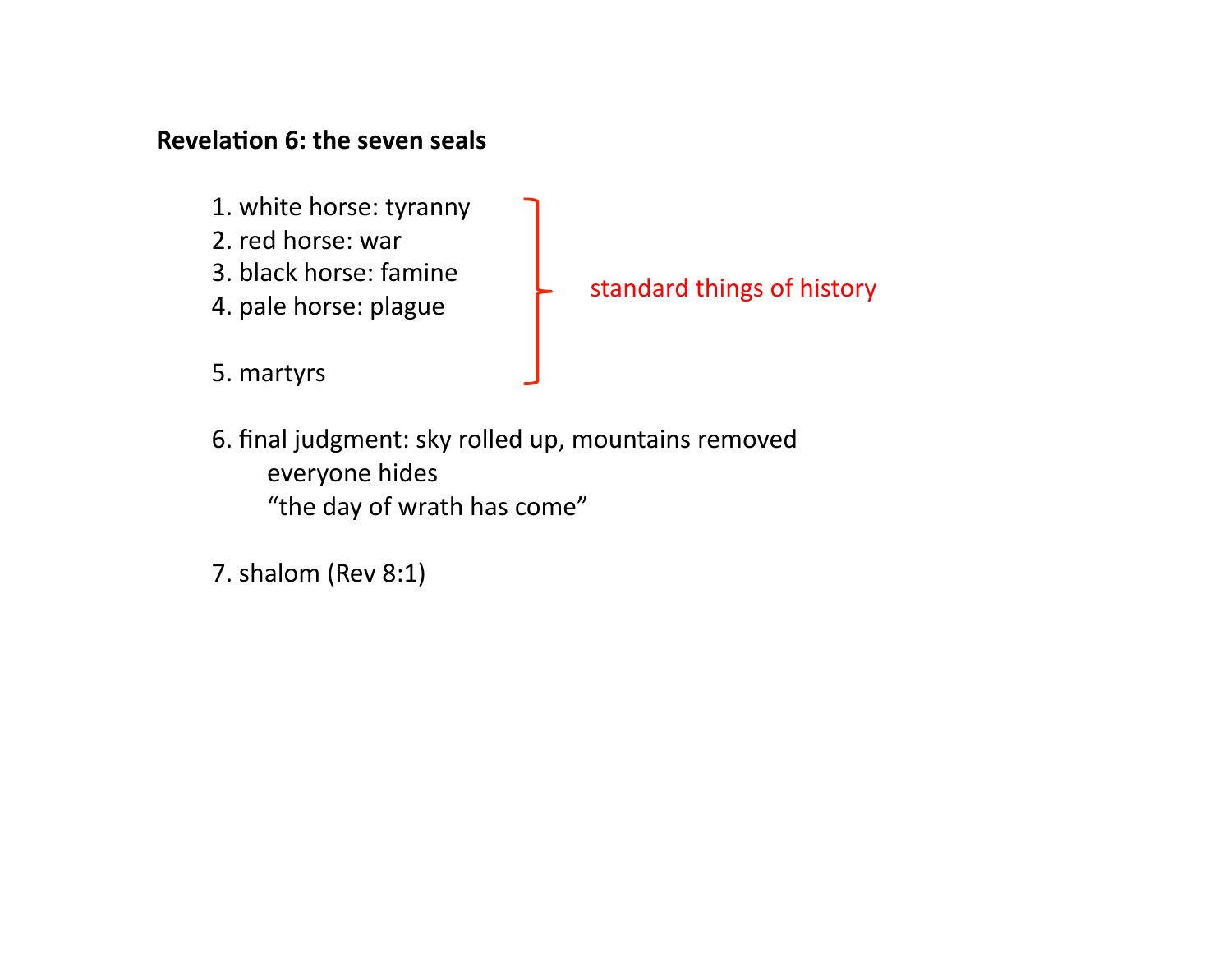# *"The 1me of trampling"*

### Luke 21:20-24

"But when you see Jerusalem surrounded by armies, then know that its desolation has come near. Then let those who are in Judea flee to the mountains, and let those who are inside the city depart, and let not those who are out in the country enter it, for these are days of vengeance, to fulfill all that is written. Alas for women who are pregnant and for those who are nursing infants in those days! For there will be great distress upon the earth and wrath against this people. They will fall by the edge of the sword and be led captive among all nations, and Jerusalem will be trampled underfoot by the Gentiles, until the times of the Gentiles are fulfilled."

### Matthew  $24:15-22$

"So when you see the abomination of desolation spoken of by the prophet Daniel, standing in the holy place (let the reader understand), then let those who are in Judea flee to the mountains....

Clearly a prophecy of the destruction of Jerusalem in 70 AD, followed by a time in which Jerualem is "trampled".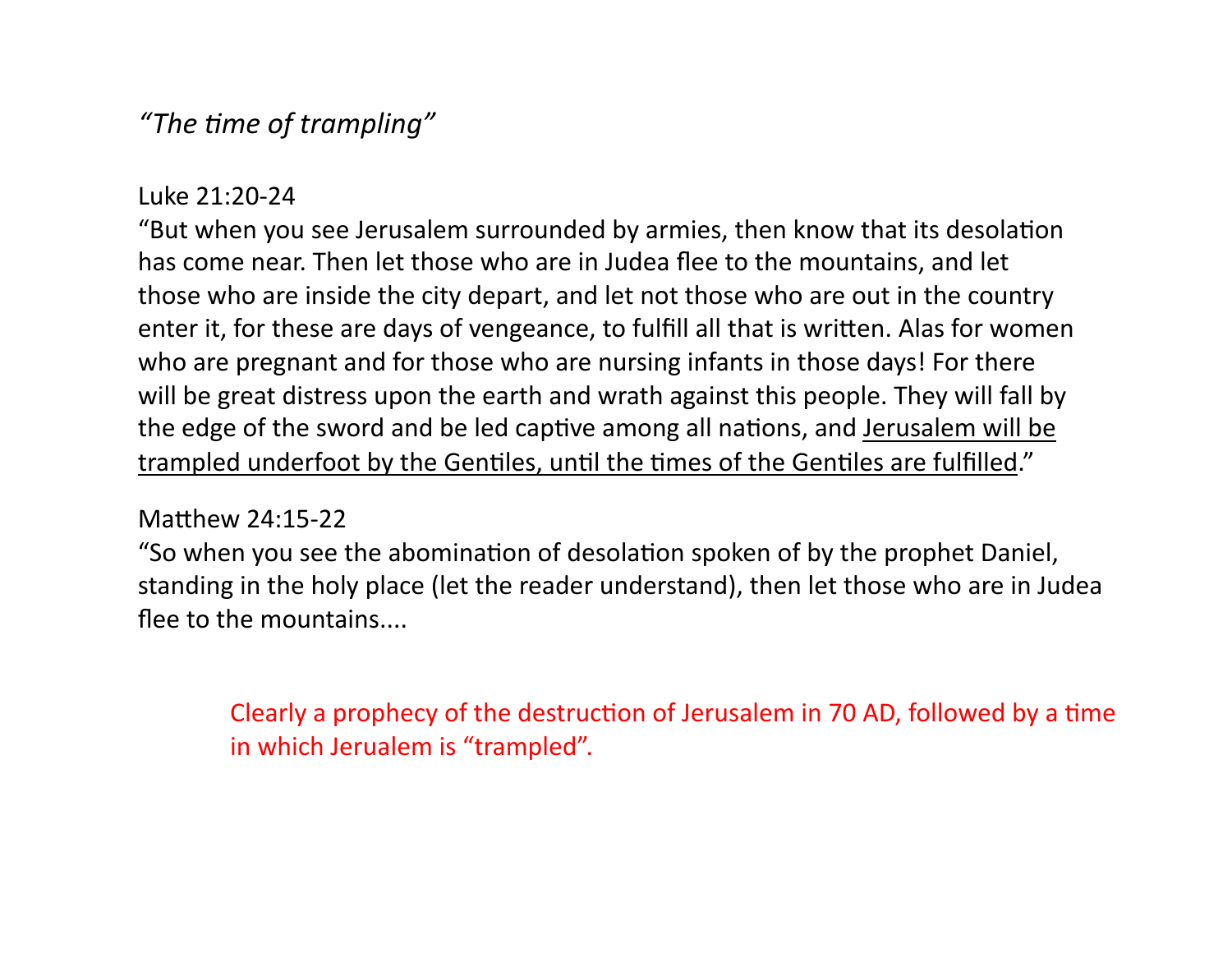Matt. 21:43 "Therefore I tell you, the kingdom of God will be taken away from you and given to a people producing its fruits."

### Matt. 22:1-7

And again Jesus spoke to them in parables, saying, "The kingdom of heaven may be compared to a king who gave a wedding feast for his son, and sent his servants to call those who were invited to the wedding feast, but they would not come. Again he sent other servants, saying, 'Tell those who are invited, See, I have prepared my dinner, my oxen and my fat calves have been slaughtered, and everything is ready. Come to the wedding feast.' But they paid no attention and went off, one to his farm, another to his business, while the rest seized his servants, treated them shamefully, and killed them. The king was angry, and he sent his troops and destroyed those murderers and burned their city."

### Rom. 11:25

Lest you be wise in your own conceits, I want you to understand this mystery, brothers: a partial hardening has come upon Israel, until the fullness of the Gentiles has come in.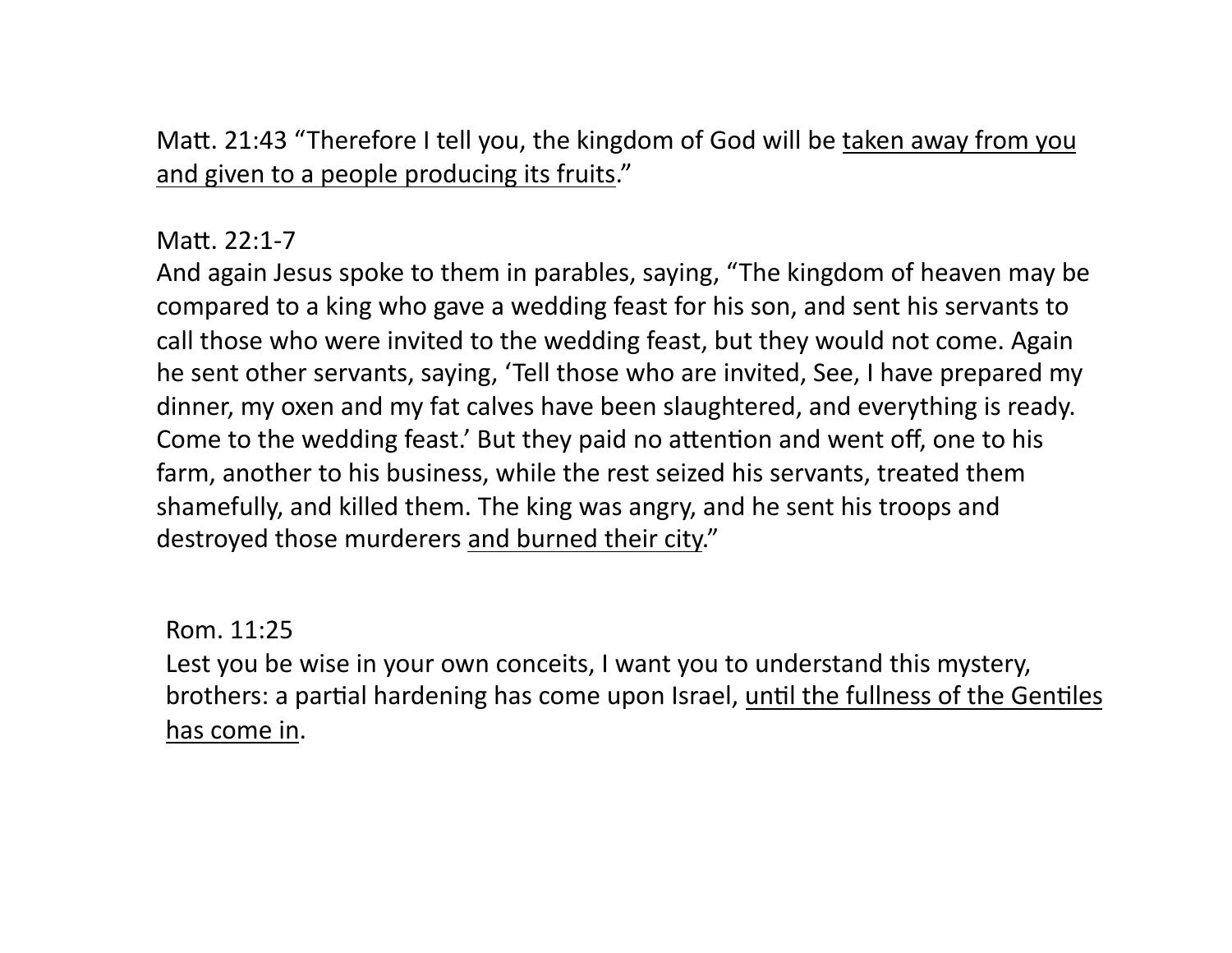Rev.  $11:1-3$ 

Then I was given a measuring rod like a staff, and I was told, "Rise and measure the temple of God and the altar and those who worship there, but do not measure the court outside the temple; leave that out, for it is given over to the nations, and they will trample the holy city for forty-two months. And I will grant authority to my two witnesses, and they will prophesy for 1,260 days, clothed in sackcloth."

 $1260 = 42 \times 30 = 3.5 \times 12 \times 30$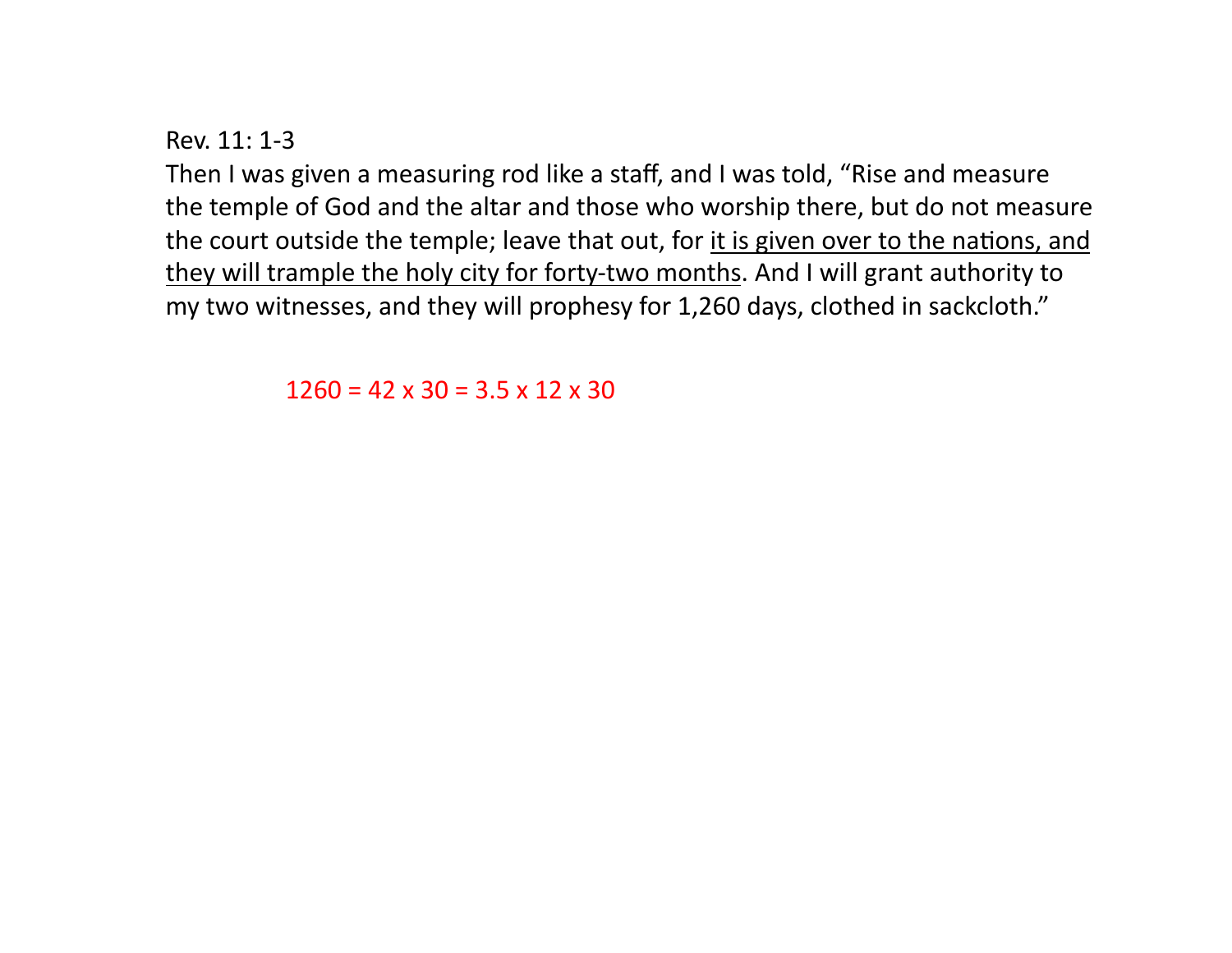### $Rev. 12:1-6$

And a great sign appeared in heaven: a woman clothed with the sun, with the moon under her feet, and on her head a crown of twelve stars. She was pregnant and was crying out in birth pains and the agony of giving birth. And another sign appeared in heaven: behold, a great red dragon, with seven heads and ten horns, and on his heads seven diadems. His tail swept down a third of the stars of heaven and cast them to the earth. And the dragon stood before the woman who was about to give birth, so that when she bore her child he might devour it. She gave birth to a male child, one who is to rule all the nations with a rod of iron, but her child was caught up to God and to his throne, and the woman fled into the wilderness, where she has a place prepared by God, in which she is to be nourished for 1,260 days.

Rev. 13:5 And the beast was given a mouth uttering haughty and blasphemous words, and it was allowed to exercise authority for forty-two months.

The woman in labor is Israel/the kingdom of God. Jesus is the son who will "rule the nations with a rod of iron" (Psalm 2)

She is "on the run" for 42 months while the beast exercises apparent authority. = the people of God during the trampling of Jerusalem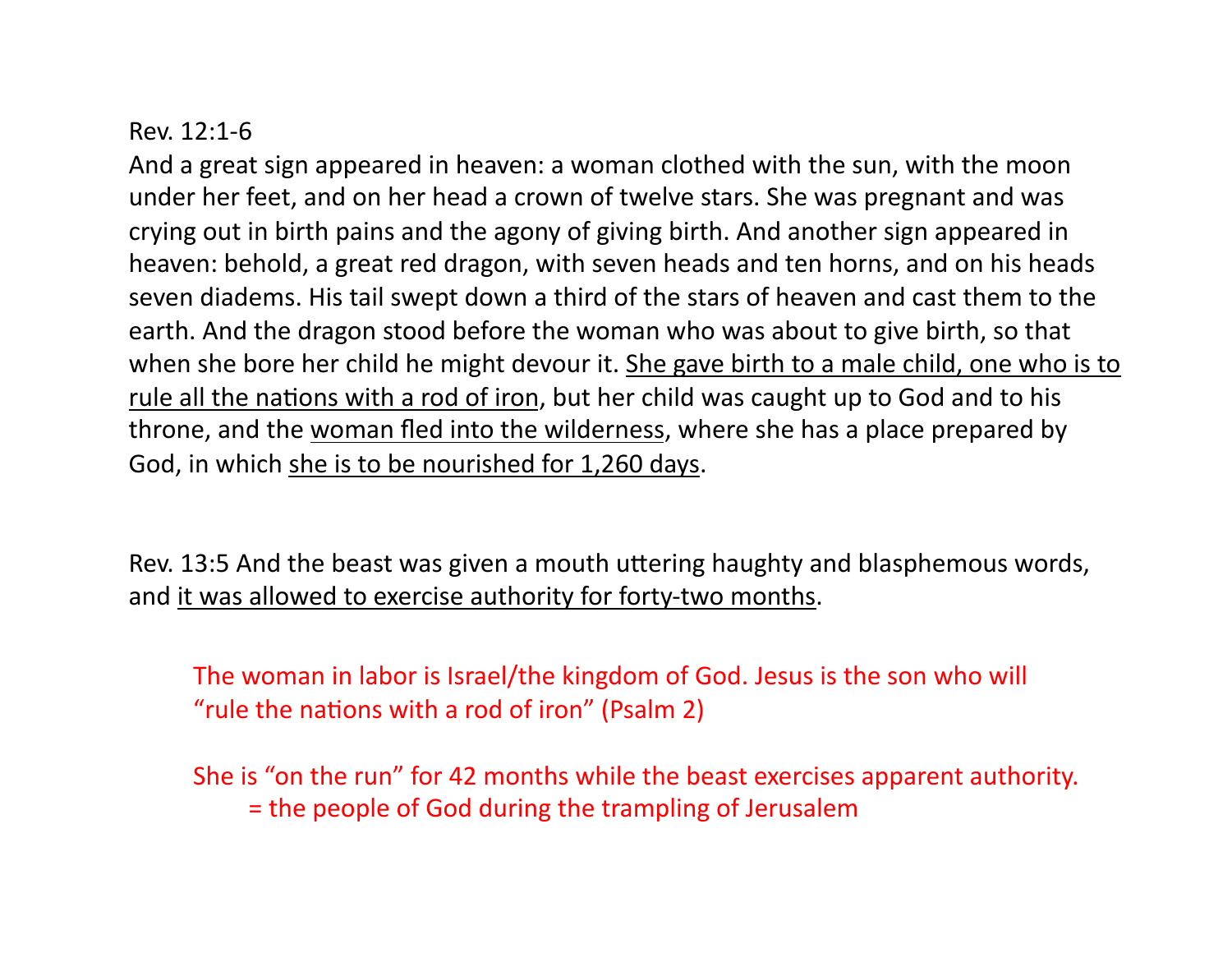*"The angels with their trumpets"* 

#### Matthew  $24:27-31$

"For as the lightning comes from the east and shines as far as the west, so will be the coming of the Son of Man. Wherever the corpse is, there the vultures will gather. Immediately after the tribulation of those days the sun will be darkened, and the moon will not give its light, and the stars will fall from heaven, and the powers of the heavens will be shaken. Then will appear in heaven the sign of the Son of Man, and then all the tribes of the earth will mourn, and they will see the Son of Man coming on the clouds of heaven with power and great glory. And he will send out his angels with a loud trumpet call, and they will gather his elect from the four winds, from one end of heaven to the other.

Contrast: Do not be deceived by false Christs, because the return of the Son will be unmistakable.

There is only one dramatic return of Christ discussed in Scripture.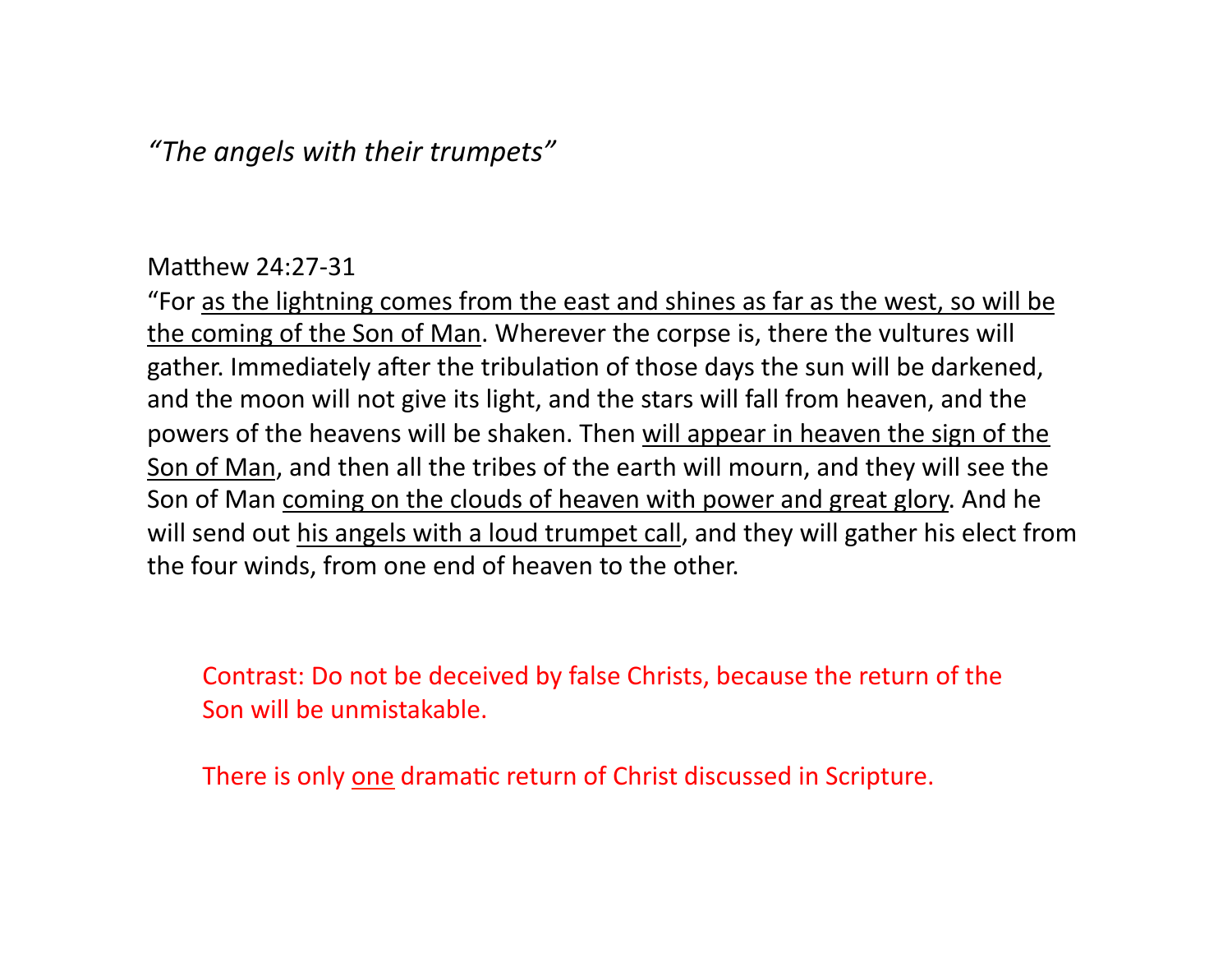1 Thess 4:16-17 

For the Lord himself will descend from heaven with a cry of command, with the voice of an archangel, and with the sound of the trumpet of God. And the dead in Christ will rise first. Then we who are alive, who are left, will be caught up together with them in the clouds to meet the Lord in the air, and so we will always be with the Lord.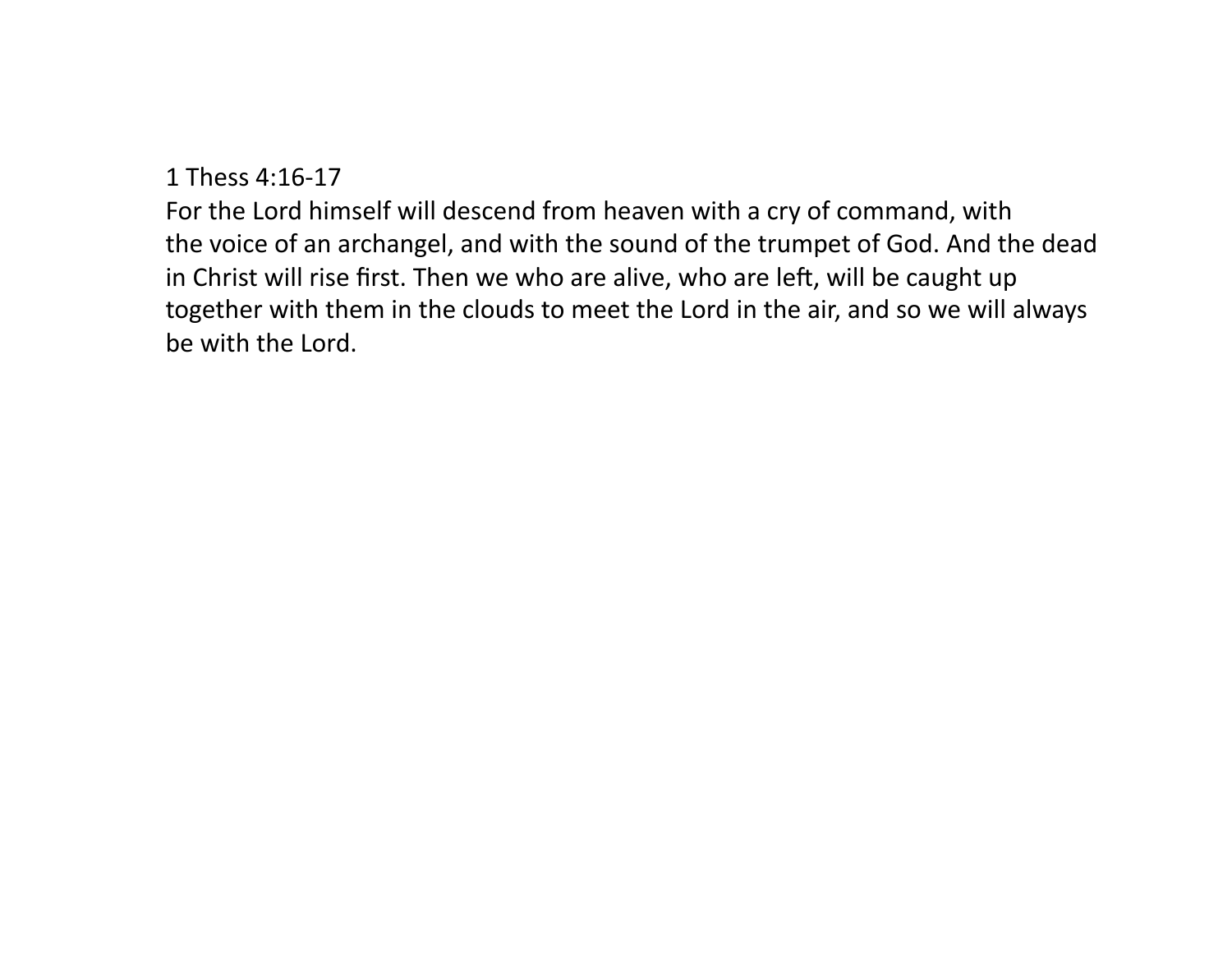### **Revelation 8: the seven trumpets**

- 1. hail and fire: 1/3 of earth burned up
- 2. mountain thrown down, 1/3 of sea destroyed
- 3. star falls from heaven, 1/3 of waters destroyed
- 4. sun and moon struck, 1/3 of light removed

note parallel with  $6<sup>th</sup>$  seal of Rev. 6: stars and mountains fall down, sun and moon struck

5. Satan ("star fallen from heaven") given key to bottomless pit: demons in chains released

- 6. massive battle
- 7. Shalom (Rev 11:15)

Trumpets 5 and 6 parallel Rev. 20:7-10: Satan released from prison, marches in war.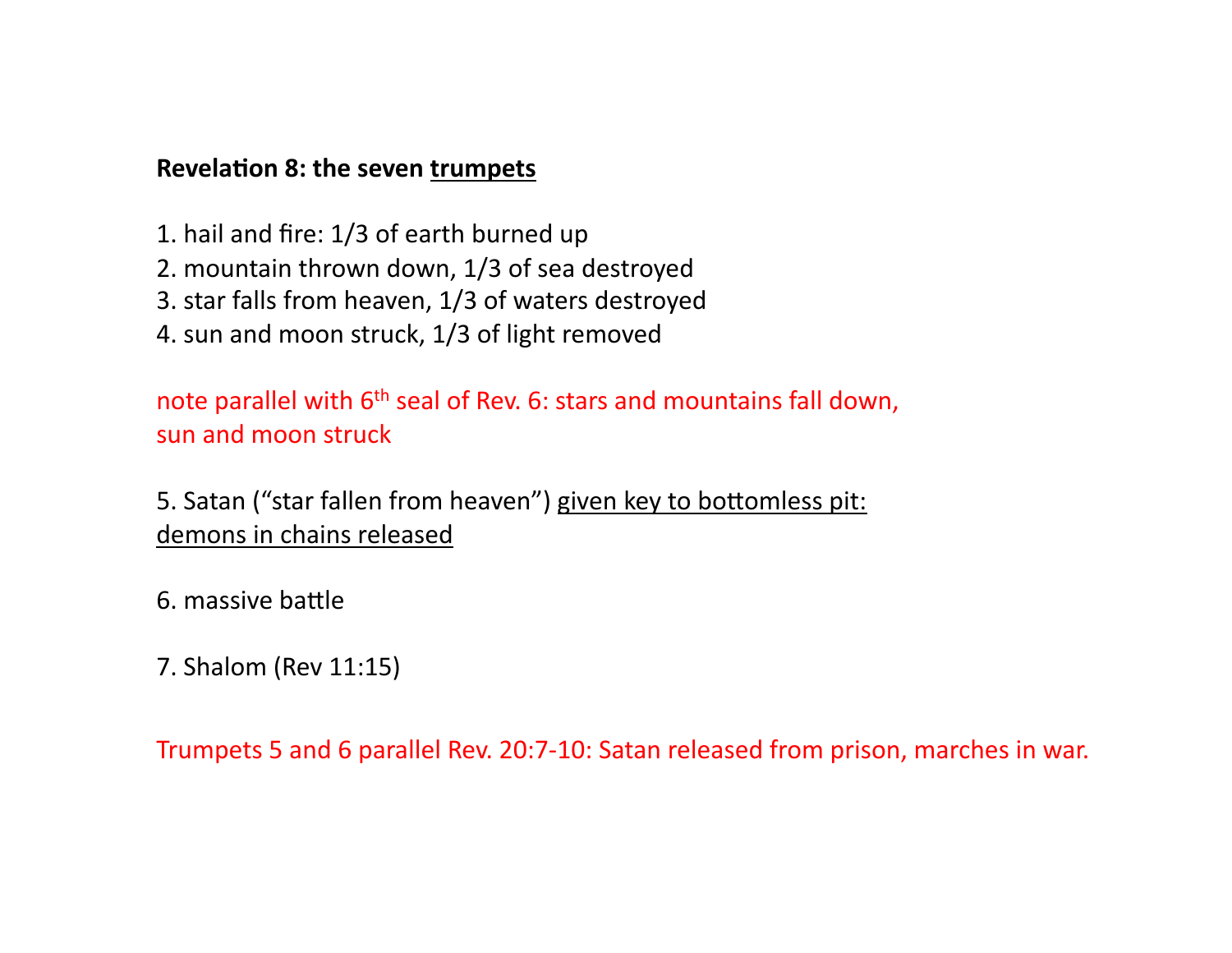## "The Antichrist"

#### 2 Thess 2:3-12

Let no one deceive you in any way. For that day will not come, unless the rebellion comes first, and the man of lawlessness is revealed, the son of destruction, who opposes and exalts himself against every so-called god or object of worship, so that he takes his seat in the temple of God, proclaiming himself to be God. ... The coming of the lawless one is by the activity of Satan with all power and false signs and wonders, and with all wicked deception for those who are perishing, because they refused to love the truth and so be saved. Therefore God sends them a strong delusion, so that they may believe what is false, in order that all may be condemned who did not believe the truth but had pleasure in unrighteousness. 

There is a time of the end in which Satan will be "released" and lead the nations astray– for a short time.

Paul, like Jesus, warns not to assume we are in end times: you can't miss it!